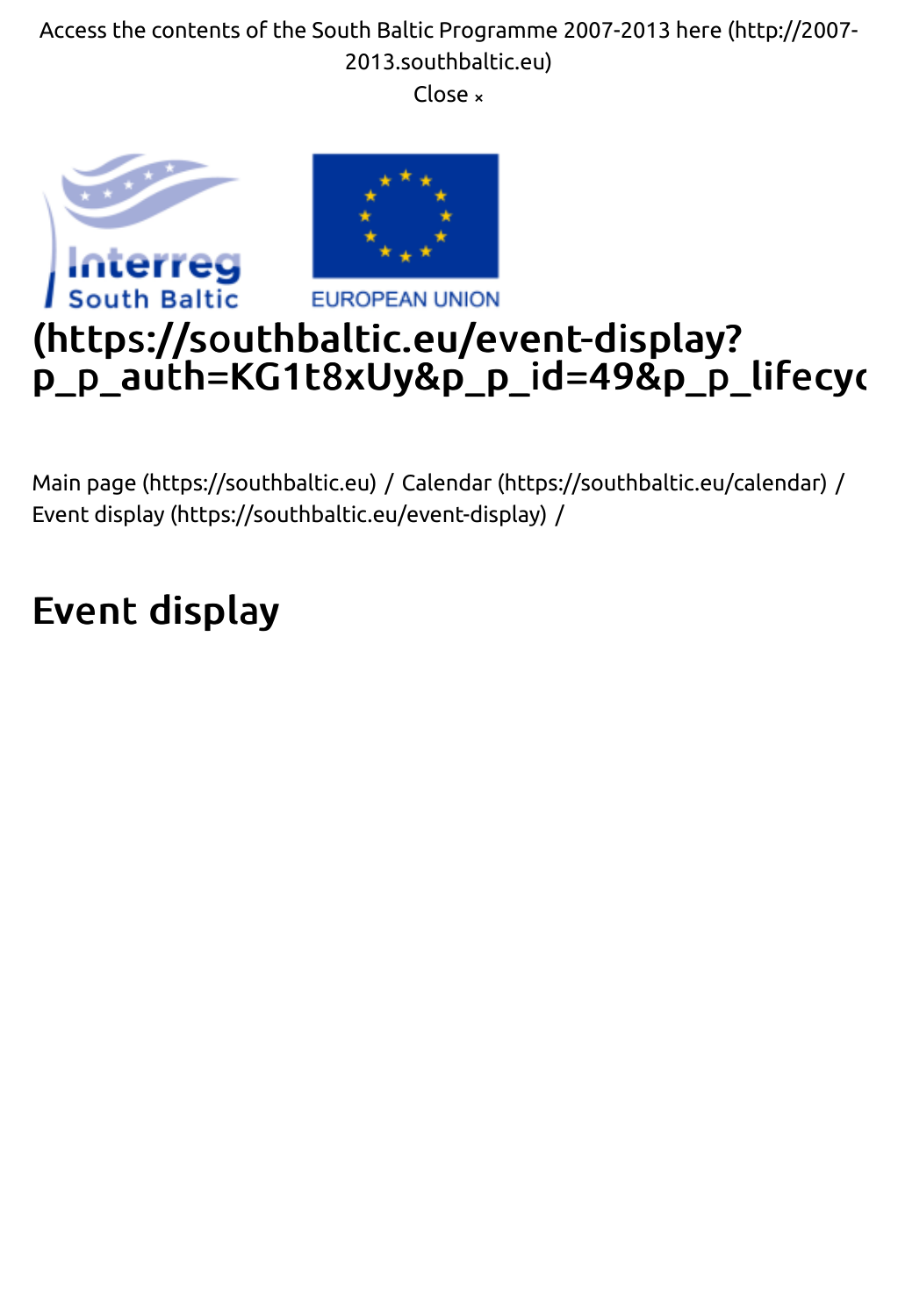26 JANUARY 2020

Event type Project event

-

**Venue** Faculty of Law and Administration

**Language** Polish

**Address** Bażyńskiego 6

City / Town Gdańsk

**Country** Poland

Event website

(http://seaplanspace.ug.අdu.βl͡ß͡sयृRo͡tel͡hals: shipping and sea ports; fisheries

[Target group](http://seaplanspace.ug.edu.pl/szkolenia) entities engaged in the MSP process

#### SEAPLANSPACE Training

Hosted by

## University of Gdańsk

The first edition of a SEAPLANSPACE training ended with an international workshop. The training started in November 2019. The second edition starts in March 2020.

http://seaplanspace.ug.e<mark>du.pl/s2RSftaHi</mark>gdies. The activities in this module The 80 hours training is divided into five modules. The first two modules are general in nature - during this part issues like terminology, objectives, instruments, role and functions of MSP are discussed (8 hours) and the detailed part is devoted to four interrelated aspects of MSP: ecological, social, economic and legal (16 hours). The third module is practical and based

> and aquaculture; protection of sea coasts; marine protected areas; underwater cultural heritage; tourism, sport and recreation; state defense and security; wind energy and infrastructure; marine mining (24 hours). During the fourth module the process of MSP is presented (including development, monitoring, public participation and cross-border cooperation - 12 hours). The aim of the last module is to discuss the MSP issues with experts from the foreign institutions (20 hours).